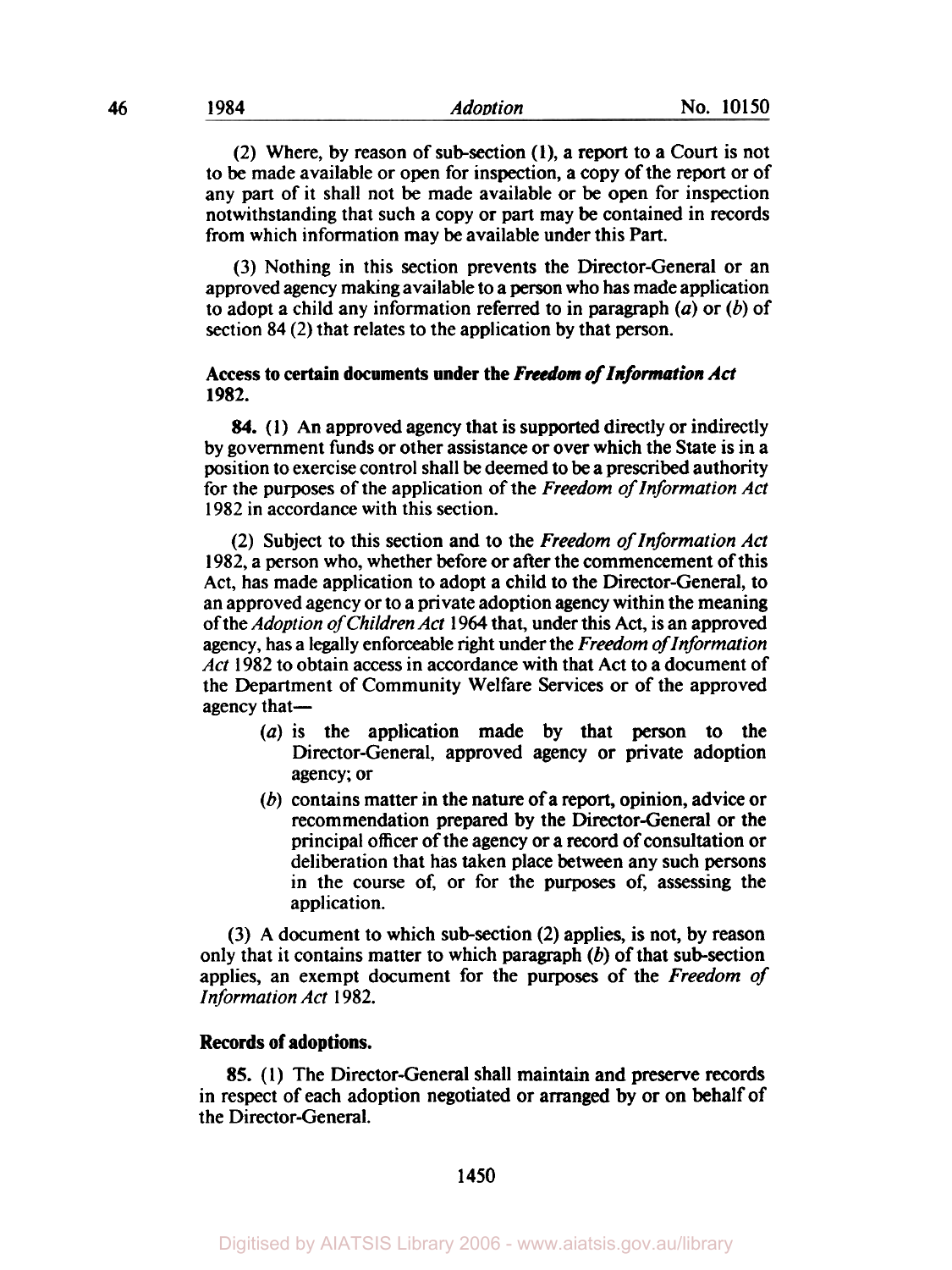- $(2)$  An approved agency shall-
	- *(a)* maintain records of each adoption negotiated or arranged by it; and
	- *(b)* in respect of each adoption negotiated and arranged by it, give to the Director-General details as prescribed of the parties to the application for the adoption order after the adoption order is made.

(3) An agency, being an organization approved as a private adoption agency under the *Adoption* of *Children Act* 1964 or any organization, body or person that arranged adoptions under the *Adoption* of *Children Act* 1958 or any corresponding previous enactment may give to the Director-General records held by it of any adoption negotiated or arranged by it and in respect of which an adoption order was made before the commencement of this section.

**(4)** The Director-General shall preserve records given to the Director-General under sub-section (2) or (3).

*(5)* The regulations may prescribe the manner in which records shall be preserved for the purposes of this section.

(6) A person shall not destroy, remove or conceal records referred to in this section.

Penalty applying to this sub-section: 20 penalty units.

#### **Director-General may obtain information from a Court.**

*86.* (1) **For** the purposes of this Part, the Director-General may apply to a Court for such information from its records relating to proceedings as a result of which an adoption order was made by that Court **as** will enable the Director-General to seek or obtain information that, under this Part, the Director-General is permitted to give to a person who makes an application under this Part.

(2) The Court shall give to the Director-General information in its possession or under its control to which an application under subsection **(1)** applies.

#### **Counselling services.**

**87. (1) A** relevant authority shall not supply a document or information to an applicant under this Part unless the applicant has attended an interview with an approved counsellor.

(2) Where a relevant authority receives an application under this Part, the relevant authority shall inform the applicant in writing of the place or places at which counselling services are available and that information cannot be supplied under this Part unless the applicant has attended an interview with an approved counsellor.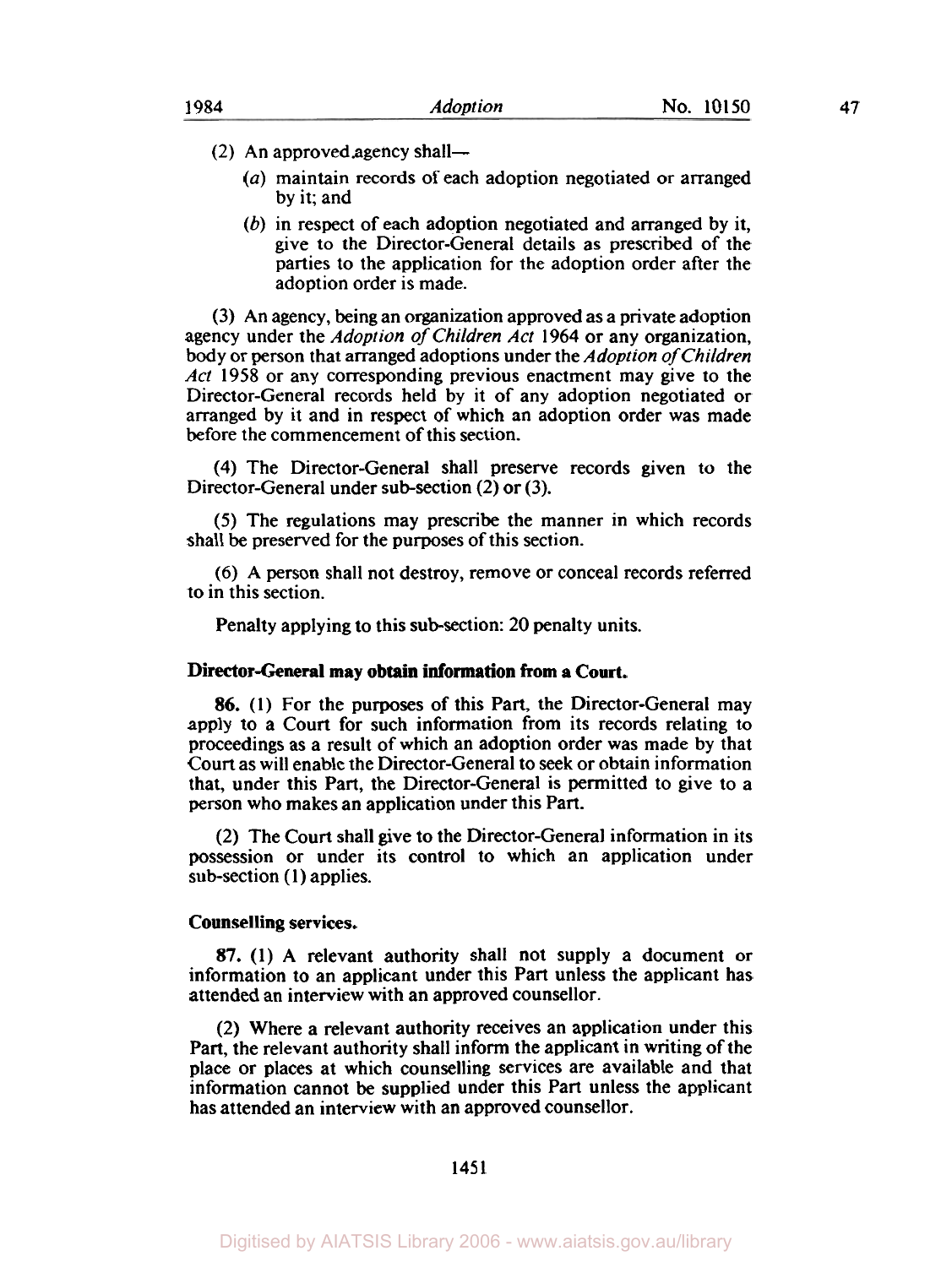### Protection of privacy.

*88.* A person shall not, under this Part, give to an applicant under this Part, and an applicant under this Part is not entitled to obtain, information relating to the personal affairs of a person (whether living or dead) other than the applicant or from which another person may be identified, whether directly or indirectly, except subject to and in accordance with this Part.

# Disclosure of medical information.

89. Where, under this Part, information of a medical or psychiatric nature concerning an applicant under this Part or a natural parent or a relative or child of an applicant may be disclosed, a relevant authority may, if the relevant authority considers that the disclosure of the information to the applicant might be prejudicial to the physical or mental health or well-being of the applicant, determine not to disclose the information to the applicant personally but may disclose the information (without identifying a person, other than the applicant, to whom it relates) to a legally qualified medical practitioner nominated by the applicant and approved by the relevant authority.

#### Director-General to provide information.

information under this Part-90. Where a relevant authority receives an application for

- *(a)* the relevant authority shall, subject to and in accordance with this Part-
	- (i) insofar as the information to which the application relates is contained in records in the possession or under the control of the relevant authority-give the information to the applicant *so* far as, under this Part, the information may be given to the applicant; and
	- (ii) where the relevant authority is the Director-General and the information to which the application relates is not contained in records in the possession or under the control of the relevant authority-request an agency, other body or a person from which or from whom the information may be available-
		- (A) to give the information to the Director-General; or
		- (B) where the applicant **agrees** and the request *so* states, give the information to the applicant, **so** far as, under this Part, the information may be given to the applicant-

and, where the information is given to the Director-General, give the information to the applicant **so** far as, under this Part, the information may be given to the applicant; and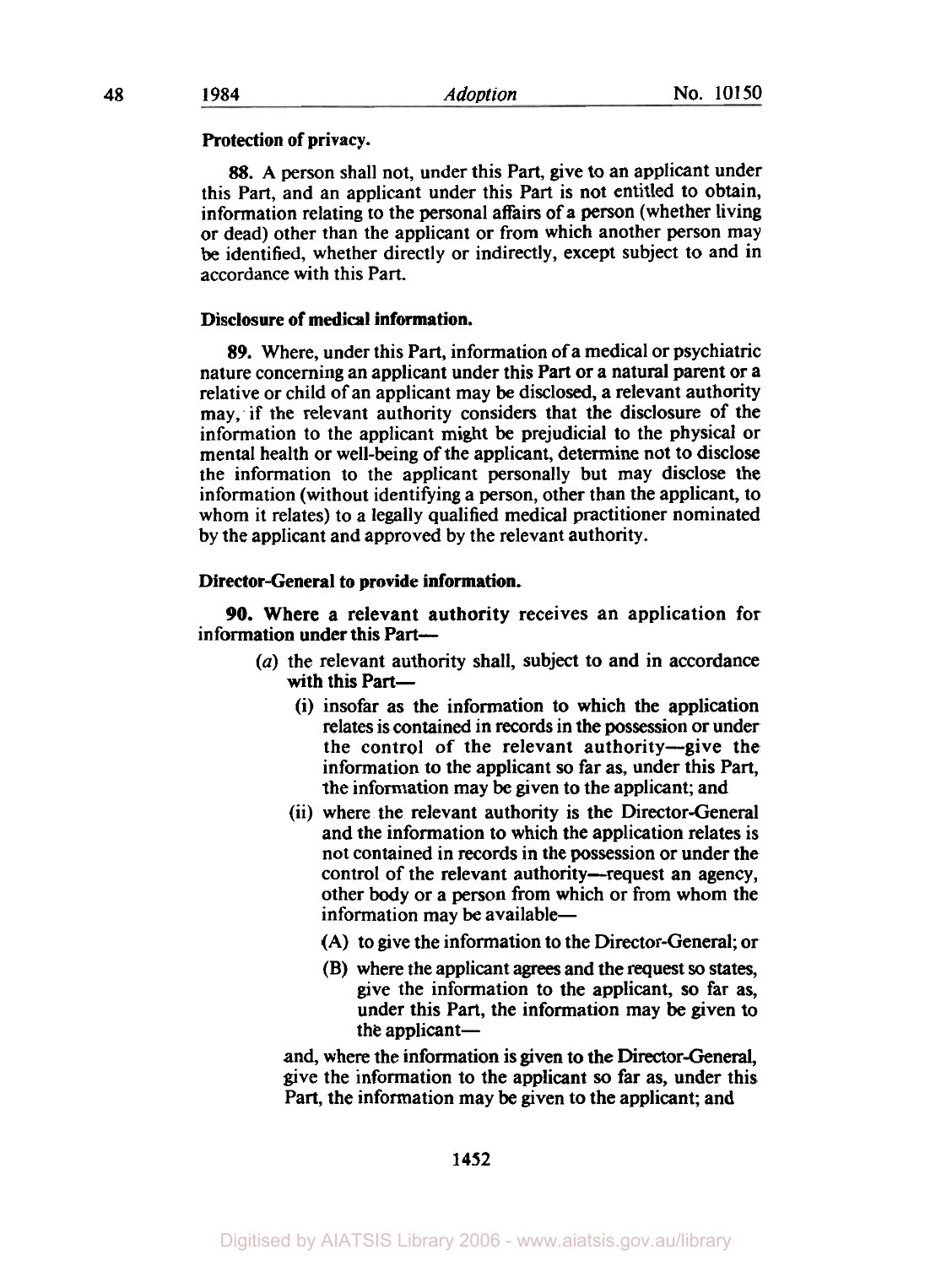- (i) make such reasonable enquiries as in all the circumstances of the case ought reasonably to be made for the purposes of obtaining the information; and
- (ii) upon obtaining the information, give it to the applicant **so** far as, under this Part, the information may be given to the applicant.

## **Division 2-Persons entitled to Birth Certificates or Information.**

## **Interpretation.**

shall-

**91.** In this Division, a reference to information about an adopted person is a reference to information about the adopted person or the natural parents or the relatives of the adopted person which the relevant authority is satisfied-

- *(a)* is reasonably likely to be true; and
- (b) does not unreasonably disclose information relating to the personal affairs of a natural parent, a relative or any other person-

but, unless the context otherwise requires, does not include a reference to information from which a natural parent or a relative of an adopted person may be identified.

## **Access to birth certificates of adopted persons.**

whose birth was registered in Victoria is made in favour of-**92.** (1) Where an order under this Act for the adoption of a child

- *(a)* a spouse of a natural parent of the child;
- (b) a person who, or whose spouse, is a relative of the child; or
- (c) two persons who are relatives, or one of whom is a relative, of the child-

a person in whose favour such an order is made, the adopted person (whether before or after attaining the age of 18 years) or, where the order is made in favour of the spouse of a natural parent, the natural parent, may make application to the Government Statist for the issue of an extract from, or certified copy of, the entry in the Register of Births relating to the adopted person.

(2) An adopted person who has attained the age of eighteen years may make application in the prescribed form to the Director-General-

- *(a)* where the birth of the adopted person was registered in Victoria-for an extract from, or certified copy of, the entry in the Register of Births relating to the adopted person; or
- (b) where the birth of the adopted person was not registered in Victoria-for a copy of an extract from, or certified copy **of,**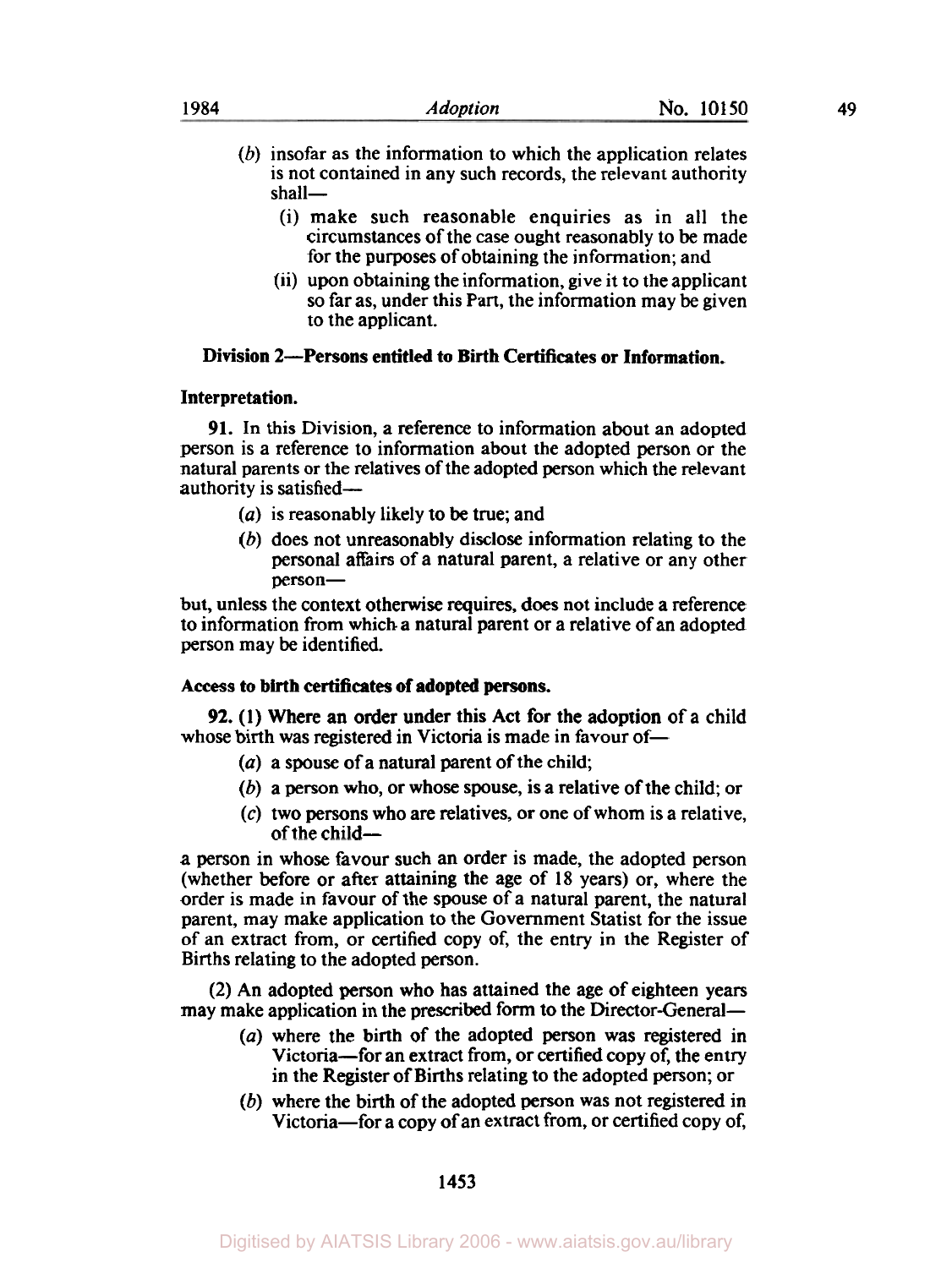the original birth certificate relating to the adopted person contained in records relating to the adoption of the person that are in the possession or under the control of the Director-General, an agency, another body or person or of the Court.

(3) Where an order under this Act for the adoption of a child whose birth was not registered in Victoria is made in favour of-

- *(a)* a spouse of a natural parent of the child;
- (b) a person who, or whose spouse is a relative of the child; or
- $(c)$  two persons who are relatives, or one of whom is a relative, of the child $-$

a person in whose favour such an order is made, the adopted person (whether before or after attaining the age of 18 years) or, where the order is made in favour of the spouse of a natural parent, the natural parent may make application in the prescribed form to the Director-General for a copy of an extract from, or certified copy **of,** the birth certificate relating to the adopted person contained in records relating to the adoption of the person that are in the possession or under the control of the Director-General, an agency, another body or person or of the Court.

(4) Where the Director-General receives an application under paragraph (a) of sub-section (2) together with the prescribed fee, the Director-General shall make application to the Government Statist for the issue, whether to the Director-General or to the applicant, of an extract from, or certified copy of, the entry in the Register of Births relating to the applicant.

*(5)* Upon application under subsection (1) or (4), the Government Statist shall, subject to the same terms, conditions and regulations as to payment of fees or otherwise as are applicable under the *Registration of Births Deaths and Marriages Act* 1959, issue, in accordance with the application, an extract from, or certified copy **of,** the entry in the Register of Births relating to the person named in the application.

(6) The Government Statist shall not issue an extract from an entry in the Register of Births under subsection *(5)* unless the extract is marked with the word "adopted".

(7) Where the Director-General receives an application under paragraph (b) of subsection (2) or under subsection **(3),** the Director-General shall-

- *(a)* where the copy to which the application relates is in the possession or under the control of the Director-General, give a copy to the applicant; or
- *(b)* where the copy to which the application relates is in the possession or under the control of an agency, other body or person or the Court, request that agency, body, person or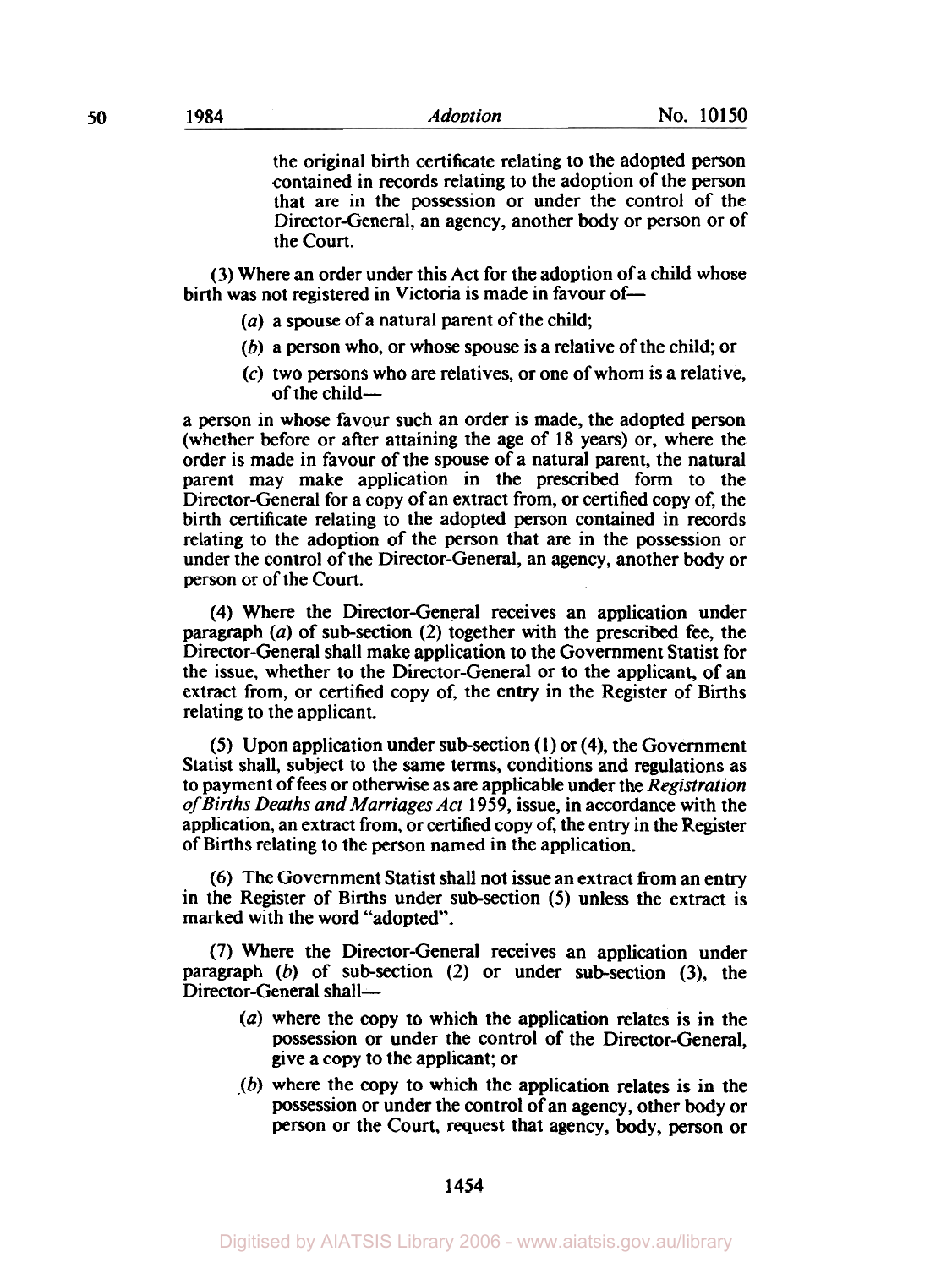Court to give a copy to the Director-General or, where the request **so** states, to the applicant.

#### **Adopted person's right to information at age eighteen.**

93. An adopted person who has attained the age of eighteen years may make application to a relevant authority for information about the adopted person that is contained in records relating to the adoption of the person that are in the possession or under control of the relevant authority or, where the application is made to the Director-General, that are in the possession of the Director-General, an agency, another body or another person whether or not a natural parent or a relative of an adopted person may be identified from that information.

#### **Adopted person's right to information under age eighteen.**

years may make application to a relevant authority for-**94.** (1) An adopted person who has not attained the age of eighteen

- *(a)* information about the adopted person (other than information from which the identity of either of the natural parents of the adopted person may be ascertained, whether directly or indirectly) from the records of the relevant authority, or, where the application is made to the Director-General, from the records of the Director-General, an agency, another body or a person; and
- (b) subject to sub-section **(2),** information from the records of the relevant authority, or, where the application is made to the Director-General, from the records of the Director-General, an agency, another body or a person, being information about the adopted person from which the identity of either of the natural parents of the adopted **person**  may be ascertained.

(2) An application for information referred to in paragraph *(a)* or  $(b)$  of sub-section (1) shall be accompanied by the agreement in writing. or evidence of the death, of each adoptive parent of the adopted person.

(3) There shall not be given to an applicant under this section any information to which paragraph  $(b)$  of sub-section  $(1)$  applies from which the identity of a natural parent of the applicant may be ascertained unless the relevant authority has obtained the agreement in writing, or evidence of the death of, that natural parent.

## **Natural parent's right to information about adopted person under age eighteen.**

*95.* (1) **A** natural parent of an adopted person who has not attained the age of eighteen years may make application to a relevant authority for-

(a) information about the adopted person (other than information from which whether directly or indirectly, the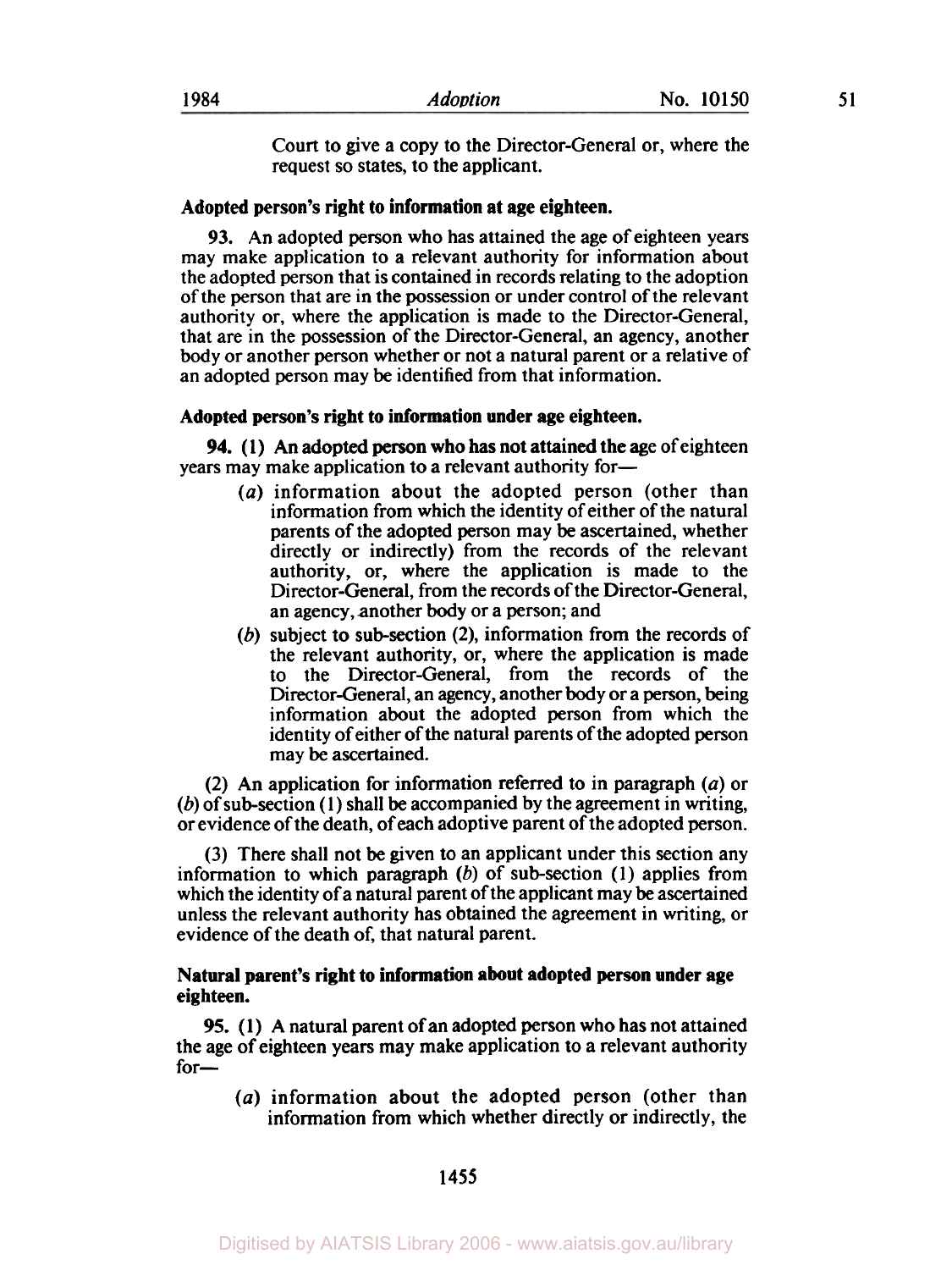- (b) information about the adopted person from which the adoptive parents of the person may be identified or the whereabouts of the adopted person ascertained.
- (2) There shall not be given to an applicant under this section-
	- (a) any information to which paragraph  $(b)$  of sub-section  $(1)$ applies unless the relevant authority-
		- (i) has considered any wishes expressed by the adopted person; and
		- (ii) has obtained the agreement in writing, which may be given subject to conditions, or evidence of the death of, each adoptive parent of the adopted person; or
	- (b) any part of that information where the relevant authority determines that, in order to give effect to any wishes of the adopted person or conditions imposed by an adoptive parent, that part of the information ought not to be disclosed.

## **Natural parent's right to information about adult adopted person.**

**96. (1)** A natural parent of an adopted person who has attained the age of eighteen years may make application to a relevant authority for—

- *(a)* information about the adopted person (other than information from which whether directly or indirectly the adoptive parents of the person may be identified or the whereabouts of the adopted person ascertained); or
- (b) information about the adopted person from which the adoptive parents of the person may be identified or the whereabouts of the adopted person ascertained.

(2) There shall not be given to an applicant under sub-section  $(1)$ -

- (a) any information to which paragraph  $(b)$  of that sub-section applies unless the relevant authority has obtained the agreement in writing (which may be given subject to conditions), or evidence of the death, of the adopted person; or
- (b) any part of the information to which paragraph (b) of sub-section (1) applies where the relevant authority determines that, in order to. give effect to any conditions imposed by the adopted person, that part of the information ought not to be disclosed.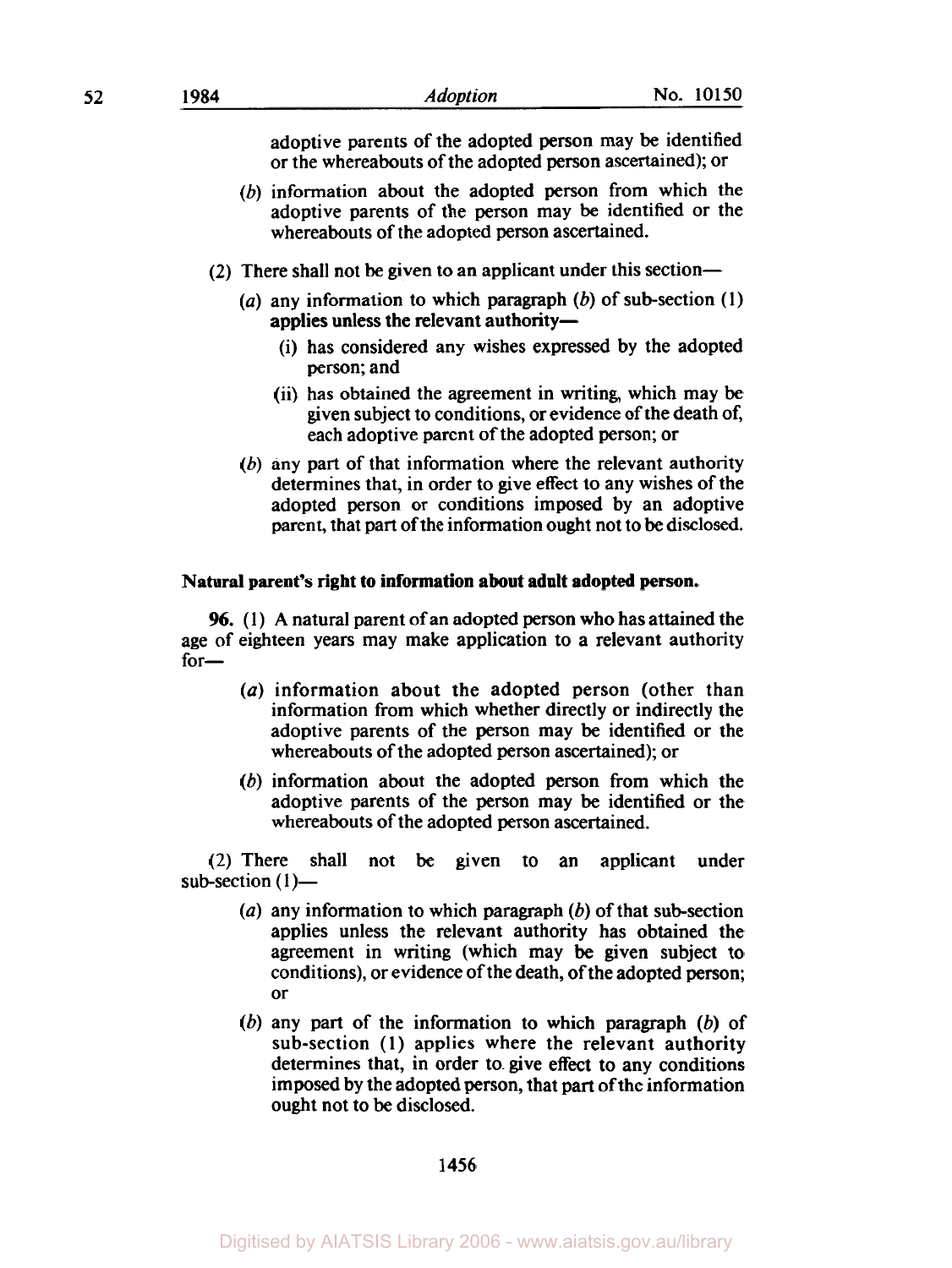### **Natural relative's right to information.**

**97. (1)** In this section, **''natural 'relative''** in relation to an adopted person means a grandparent, brother, sister, uncle or aunt of the adopted person where the relationship is of the whole blood or half-blood.

(2) A natural relative of an adopted person may make application to a relevant authority for-

- *(a)* information about the adopted person (other than information from which (whether directly or indirectly) the adoptive parents of the adopted person may be identified or the whereabouts of the adopted person ascertained); or
- (b) information about the adopted person from which the adoptive parents of the adopted person may be identified or the whereabouts of the adopted person ascertained.
- (3) There shall not be given to an applicant under subsection **(2)-** 
	- (a) any information to which paragraph  $(b)$  of that sub-section applies unless the relevant authority-
		- (i) is satisfied that circumstances exist which make it desirable **so** to do;
		- (ii) where the adopted person has attained the age of eighteen years—has obtained the agreement in writing, which may be given subject to conditions, or evidence of the death; of the adopted person; and
		- (iii) where the adopted person has not attained the age of eighteen vears-
			- (A) has considered any wishes expressed by the adopted person, or where the adopted person has died, has obtained evidence of the death of the adopted person; and
			- (B) has obtained the agreement in writing, which may be given subject to conditions, or evidence of the death **of,** each adoptive parent of the adopted person; or
	- (b) any part of the information to which paragraph  $(b)$  of that sub-section applies where the relevant authority determines that, in order to give effect to any wishes of the adopted person or conditions imposed by the adopted person or of an adoptive parent, that part of the information ought not to be disclosed.

### **Adoptive parent's right to information.**

application to a relevant authority for-*98.* **(1)** An adoptive parent of an adopted person may make

> *(a)* information about the adopted person (other than information from which a natural parent of the adopted person may be identified whether directly or indirectly); or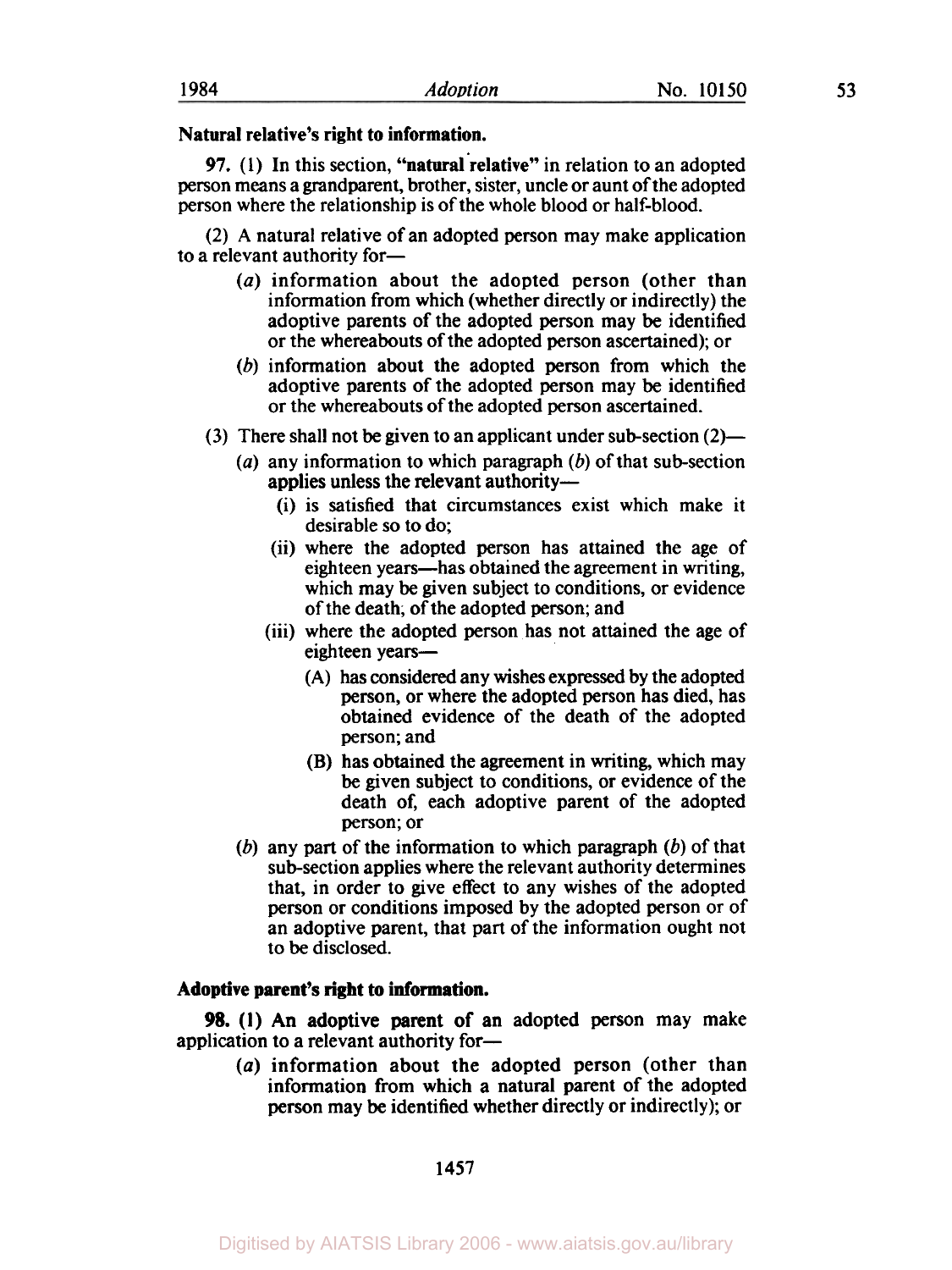- (b) information about the adopted person from which a natural parent of the adopted person may be identified.
- (2) There shall not be given to an applicant under sub-section  $(1)$ 
	- (a) any information to which paragraph  $(b)$  of that sub-section applies from which a natural parent may be identified unless the relevant authority has obtained the agreement in writing, which may be given subject to conditions, or evidence of the death, of that natural parent; or
	- (b) any part of that information where the relevant authority determines that, in order to give effect to conditions imposed by a natural parent, that part of the information ought not to be disclosed.

# **Application to** *Court.*

- **99.** (1) Where a person—
	- (a) is unable to obtain information to which section 94 (1)  $(b)$ , *95* (1) (b), 96 (1) (b), 97 (2) (b) or 98 (1) (b) applies because a person whose agreement in writing is required refuses to agree in writing, has not agreed in writing or has not been found; or
	- (b) being a person entitled to make application under a preceding section of this Division desires to obtain information which the person is not entitled to obtain under any other provision of this Part-

the first-mentioned person may make application to the County Court for an order permitting the applicant to obtain that information.

(2) An application under subsection (1) shall be accompanied by a report from an approved counsellor.

(3) Where an application is made under subsection (1), the County Court, if it is satisfied-

- *(a)* where the application is made because **a** person has not agreed in writing, and has not refused to agree in writing, to the giving of the information—that the relevant authority has taken reasonable steps to obtain that agreement;
- (b) where the application is made because a person has refused to agree in writing to the giving of the information-that it is in the best interests of the applicant that the information be given;
- (c) where the application relates to information which the applicant is not entitled to obtain under any other provision of this Part—that it is in the best interests of the applicant that the information be given, notwithstanding that the information relates to the personal affairs of another person or that another person may be identified from the information; and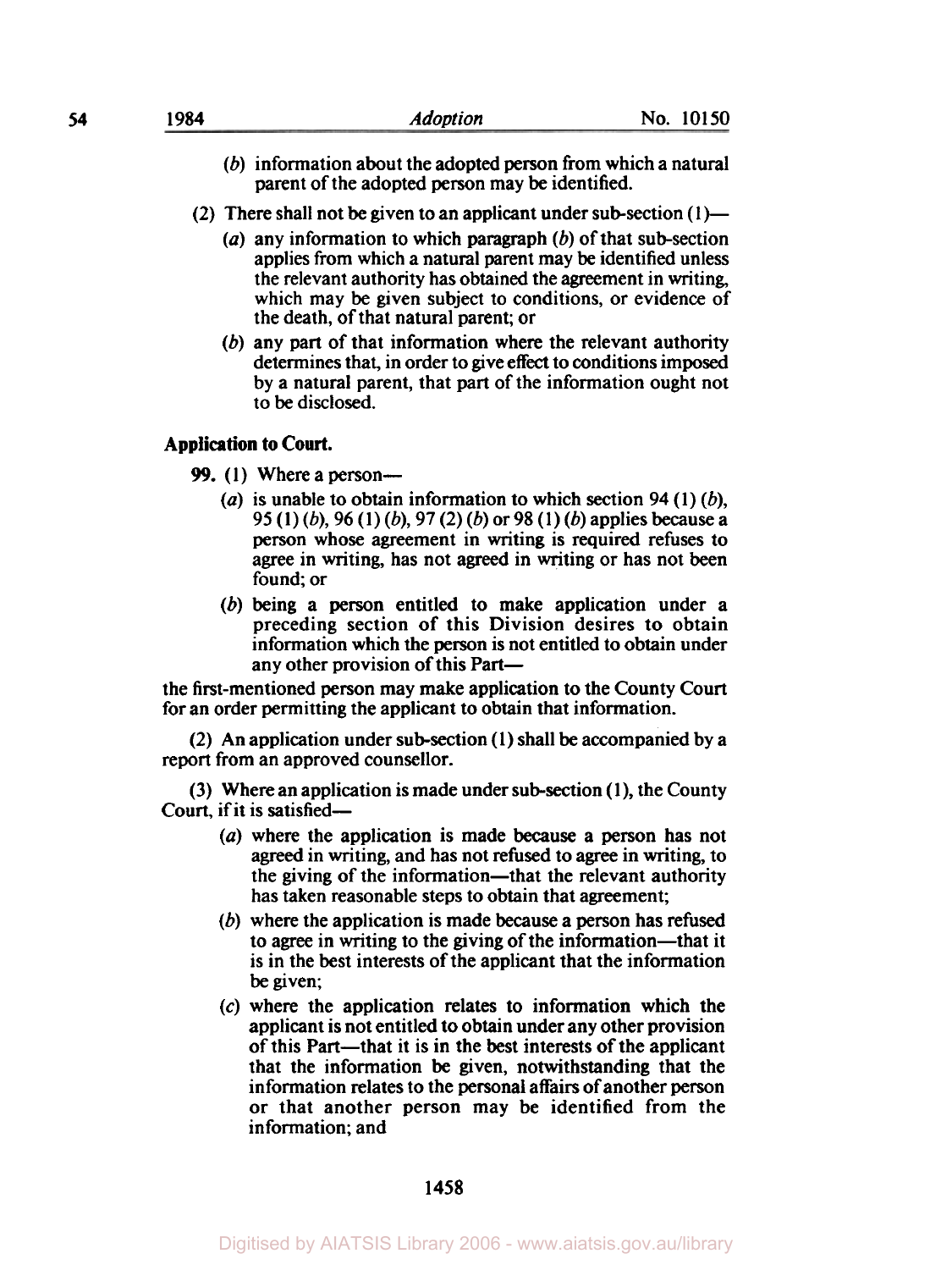| 1984 | Adoption | <b>150</b><br>NΩ<br>. . |  |
|------|----------|-------------------------|--|
|      |          |                         |  |

**(d)** after consideration of the report of the approved counsellor, that special circumstances exist which make it desirable so to do-

may make an order directing-

- (e) a relevant authority to give such information as is specified in the order to the applicant; or
- $(f)$  a body or person to give such information as is specified in the order to the Director-General for transmission to the applicant or, where the order **so** states and the agency, body or person agrees, to the applicant.

(4) The County Court shall not make an order under sub-section (3) relating to information to the giving of which a person has not agreed in writing, or has refused to agree in writing, unless the County Court has given that person an opportunity to be heard in circumstances in which the identity of the person is not disclosed to the applicant.

### **Other person's right to information.**

**100.** (1) A person who is not entitled to make application under a preceding provision of this Division may make application to the County Court for information about an adopted person.

(2) An application under subsection **(1)** shall **be** accompanied by a report from the Director-General or from an approved counsellor.

(3) Where an application is made under subsection (1) the County Court may, if it is satisfied that circumstances exist which make it desirable so to do, and after consideration of the report under sub-section (2), make an order directing-

*(a)* the Director-General; or

 $(b)$  an agency, body or person-

to give such information as is specified in the order to the applicant.

### **Division 3-Adoption Information Service**

### **Interpretation.**

**101.** In this Division **"adopted person"** includes a person who has been adopted, whether before or after the commencement of this section, in a place outside Victoria.

### **Adoption Information Service.**

**102.** There shall **be** an Adoption Information Service established within the Department of Community Welfare Services and within each approved agency which shall-

- *(a)* advise persons with respect to the provisions of this Part;
- *(b)* make arrangements for the provision of counselling in relation to applications under this Part;